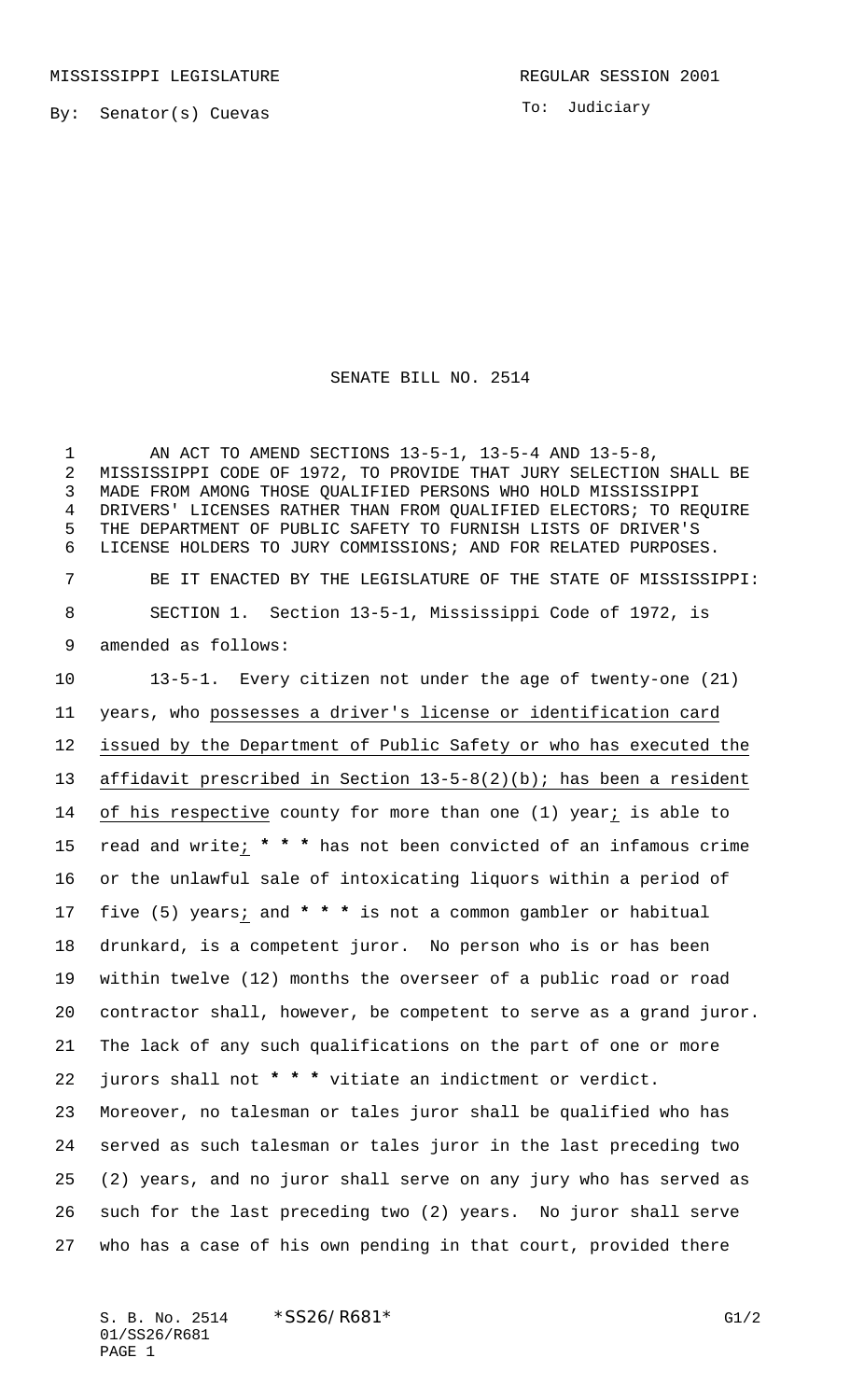are sufficient qualified jurors in the district, and for trial at that term.

S. B. No. 2514 \* SS26/R681\* 01/SS26/R681 In order to determine that prospective jurors can read and write, the presiding judge shall, with the assistance of the clerk, distribute to the jury panel a form to be completed personally by each juror prior to being empaneled as follows: "1. Your name \_\_\_\_\_\_\_ Last \_\_\_\_\_\_\_\_ First \_\_\_ Middle initial 35 2. Your home address \_\_\_\_ 36 3. Your occupation \_\_\_\_ 37 4. Your age \_\_\_\_ 38 5. Your telephone number \_\_\_\_ If none, write none 39 6. If you live outside the county seat, the number of miles you live from the courthouse \_\_\_\_ miles 41 \_\_\_\_\_\_\_\_\_\_\_\_\_\_\_ 42 Sign your name" The judge shall personally examine the answers of each juror prior to empaneling the jury, and each juror who cannot complete the above form shall be disqualified as a juror and discharged. A list of any jurors disqualified for jury duty by reason of inability to complete the form shall be kept by the circuit clerk and their names shall not be placed in the jury box thereafter until such person can qualify as above provided. SECTION 2. Section 13-5-4, Mississippi Code of 1972, is amended as follows: 13-5-4. As used in this chapter: (a) "Court" means the circuit, chancery and county courts of this state and includes, when the context requires, any judge of the court. (b) "Clerk" and "clerk of the court" means the circuit clerk of the county and any deputy clerk. (c) "Master list" means the **\* \* \*** list for the county provided by the Department of Public Safety pursuant to Section 13-5-8, Mississippi Code of 1972.

PAGE 2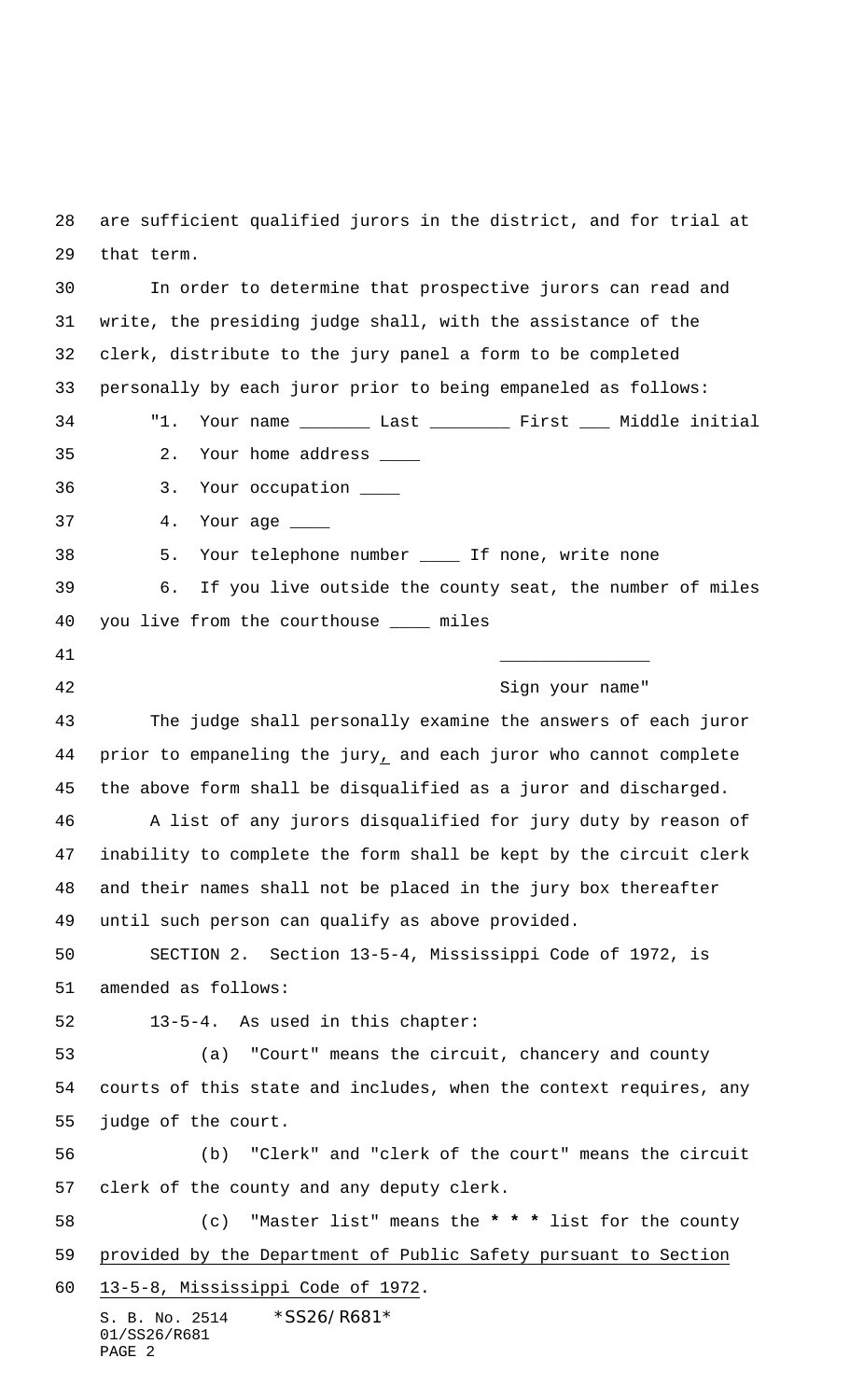**\* \* \***

 (d) "Jury wheel" means any physical device or electronic system for the storage of the names or identifying numbers of prospective jurors.

 (e) "Jury box" means the jury wheel in which is placed the names or identifying numbers of prospective jurors whose names are drawn at random from the jury wheel and who are not disqualified.

 (f) "Senior judge" means the circuit or chancery judge, as the case may be, who has the longest continuous service on the court in a particular judicial district which has more than one (1) such judge, or if the judges are equal in time of service, then the judge who has been engaged for the longest time continuously in the practice of law in this state.

 SECTION 3. Section 13-5-8, Mississippi Code of 1972, is amended as follows:

 13-5-8. (1) By April of each year, the jury commission for each county shall compile and maintain a master list consisting of the **\* \* \*** list for the county provided by the Department of Public Safety pursuant to subsection (2) of this section.

S. B. No. 2514 \*SS26/R681\* (2) (a) On or before January 1, 2002, and by January 1 of each year thereafter, the Department of Public Safety shall deliver to the jury commission for each county a list of names, along with mailing addresses and dates of birth, of each person twenty-one (21) years of age or older whose name appears in the driver's license database of the department and whose address is in that county. From and after July 1, 2001, the department shall begin the process of identifying persons whose names appear in such database who are not citizens of the United States and legal residents of this state for the purpose of jury selection. By January 1, 2008, the database list delivered to the jury 92 commission for each county may include only the names of persons 93 who are citizens of the United States and legal residents of

```
01/SS26/R681
PAGE 3
```